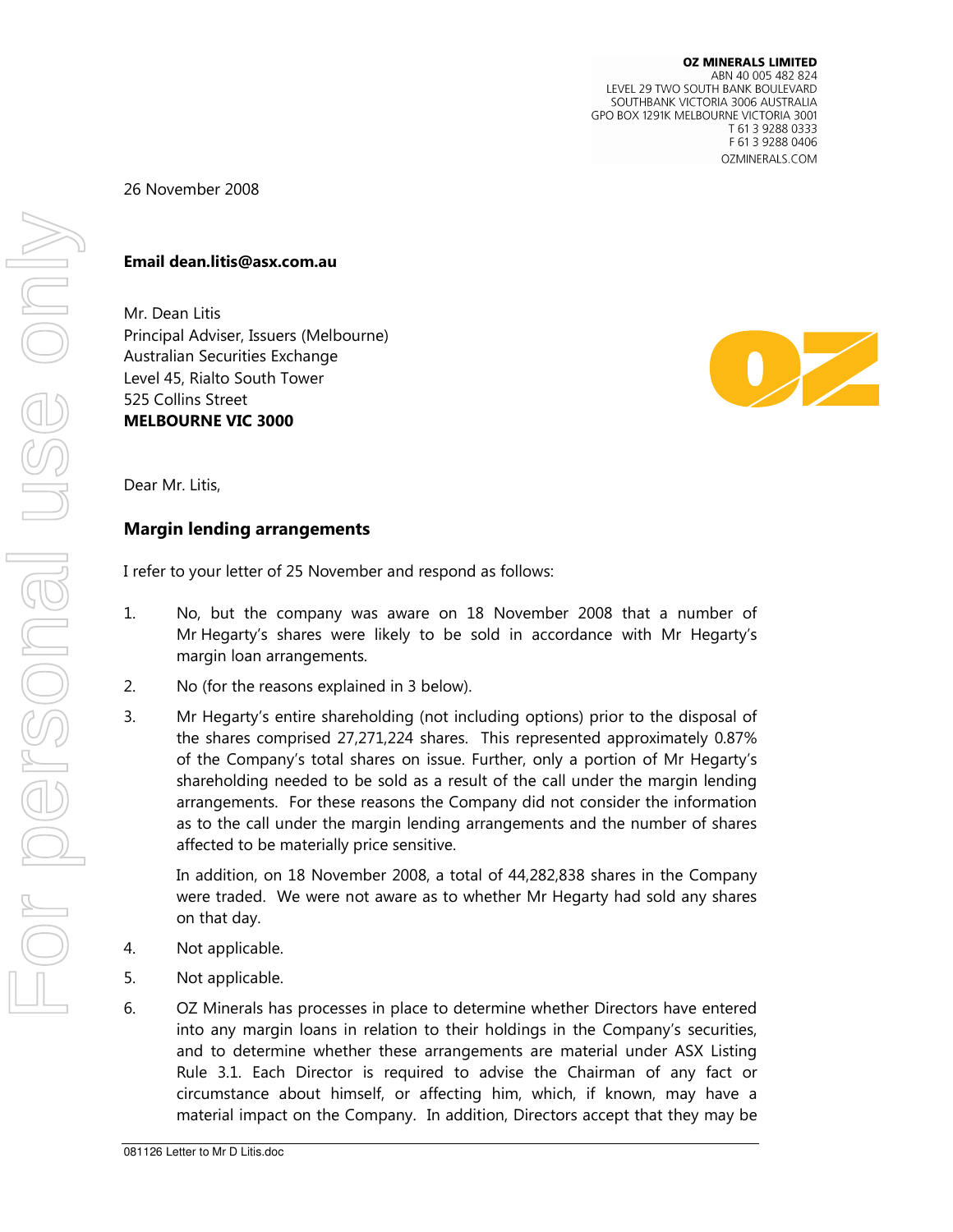asked to provide the Company with details of any margin loans in relation to their holdings in the Company's securities that have the potential to materially affect the price of the Company's securities. From time to time, we have sought relevant information and confirmations from the Directors with a view to ensuring that the Company complies with ASX Listing Rule 3.1.

- 7. The Company is not aware of any information relating to the margin lending arrangements (if any) of the Directors which it considers material to the Company.
- 8. In each case, the size of each individual Director's shareholding is not so significant as to be material, whether or not the Director has margin lending arrangements in place.
- 9. Not applicable.
- 10. The Company is in compliance with the listing rules, including listing rule 3.1.

Yours sincerely

Francesca Lee General Counsel & Company Secretary **OZ MINERALS LIMITED** 

 $\mathsf T$ 61 3 92880425 F 61 3 92880270 **Fmail:** francesca.lee@ozminerals.com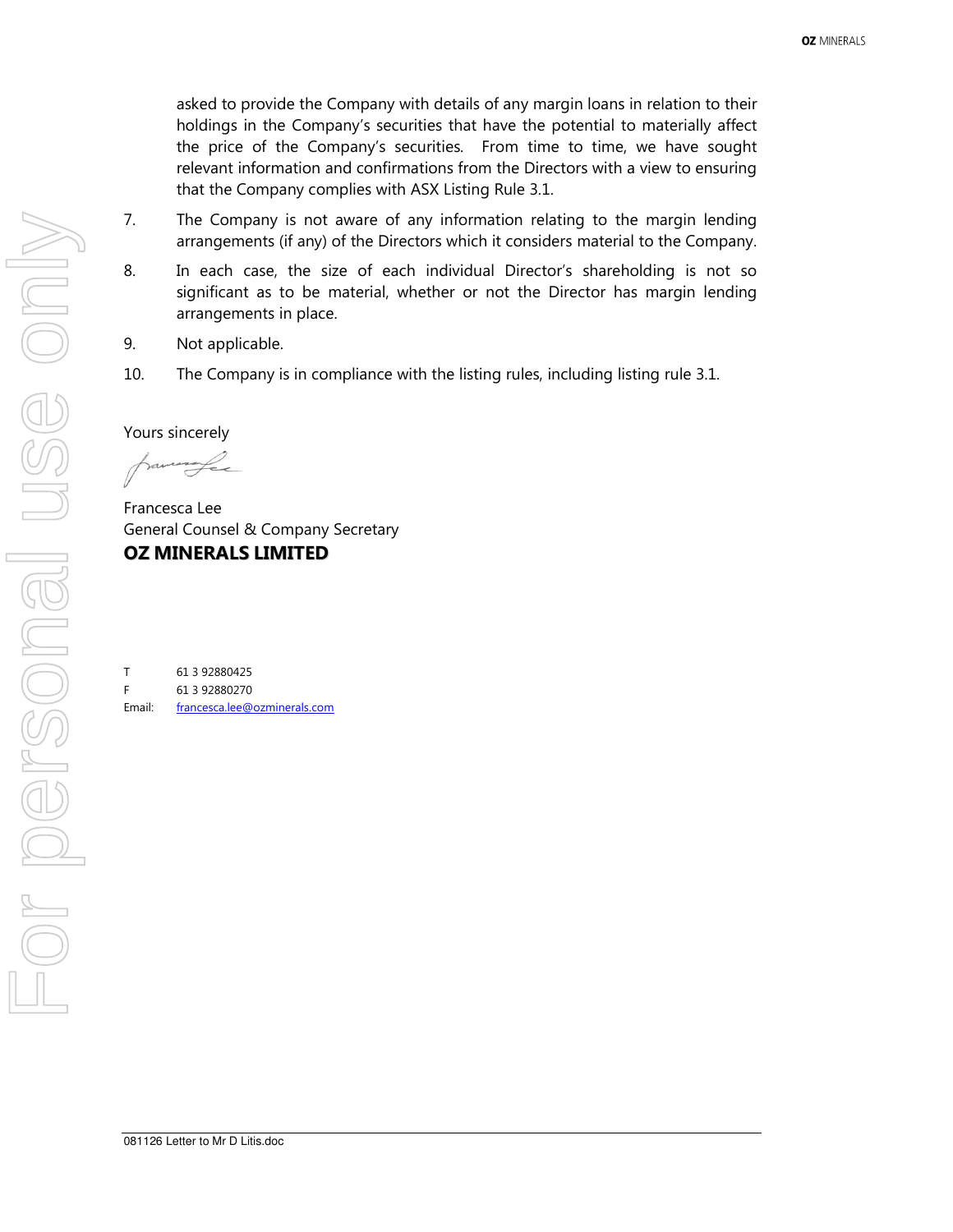ASX Limited ABN 98 008 624 691 Level 45 Rialto South Tower 525 Collins Street Melbourne VIC 3000

> GPO Box 1784Q Melbourne VIC 3001

Telephone 61 (03) 9617 7842 Facsimile 61 (03) 9614 0303 Internet http://www.asx.com.au

25 November 2008

Francesca Lee Company Secretary OZ Minerals Limited MELBOURNE

By email only

Dear Francesca

# Oz Minerals Limited (the "Company") – Margin lending arrangements

We refer to the following.

- The Company's announcement dated 19 November 2008 ("Price Query Response") given to ASX Limited ("ASX") in response to ASX's price query letter dated 18 November 2008 (a copy of which was released to the market together with the Price Query Response).
- The Company's announcement to ASX dated 24 November 2008 attaching an Appendix 3Y in respect of the disposal of 10,000,000 Company shares held by Mr Owen Hegarty during the period 18 to 20 November 2008 (the "24 November Announcement") and which states: Mr Hegarty has advised the Company that the sales were as the result of margin calls.
- ASX's Companies Update no. 02/08 dated 29 February 2008 that refers to the disclosure of material information relating to the financing arrangements of entities and existence of terms of any finance arrangements that may be in place in relation to directors' shareholdings e.g. margin loans.

As you are aware listing rule 3.1 requires an entity, once it becomes aware of any information concerning it that a reasonable person would expect to have a material effect on the price or value of the entity's securities, to immediately tell ASX that information. The exceptions to this requirement are set out in listing rule 3.1A.

I would also like to draw your attention to the definition of "aware" in Chapter 19 of the listing rules. This definition states that:

"an entity becomes aware of information if a director or executive director (in the case of a trust, director or executive officer of the responsible entity or management company) has, or ought reasonably to have, come into possession of the information in the course of the performance of their duties as a director or executive officer of that entity."

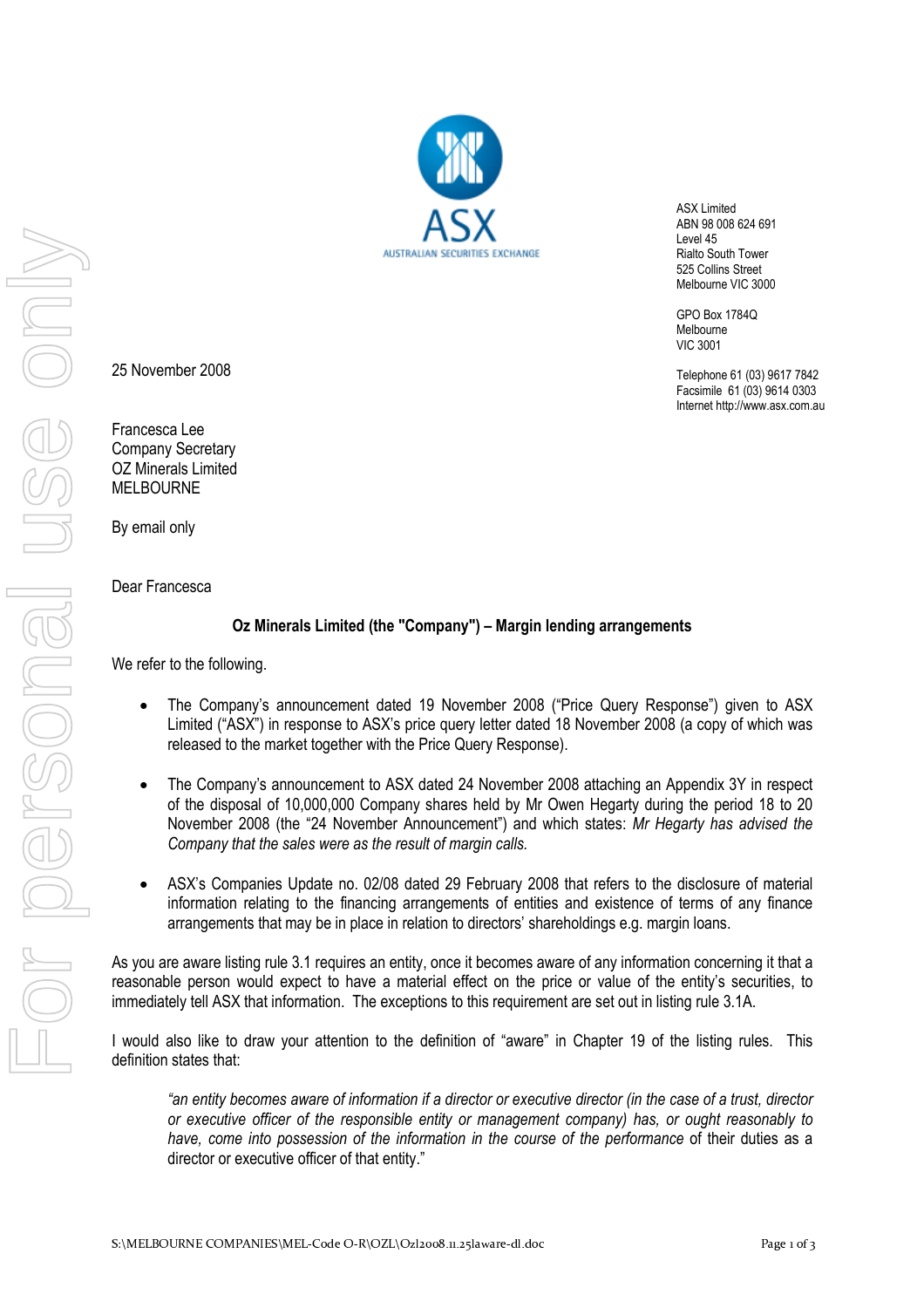Furthermore, paragraph 18 of Guidance Note 8 states:

"Once a director or executive officer becomes aware of information, he or she must immediately consider whether that information should be given to ASX. An entity cannot delay giving information to ASX pending formal sign-off or adoption by the board, for example."

Listing rule 3.1A sets out an exception from the requirement to make immediate disclosure, provided that each of the following are satisfied.

- "3.1A.1 A reasonable person would not expect the information to be disclosed.
- 3.1A.2 The information is confidential and ASX has not formed the view that the information has ceased to be confidential.
- 3.1A.3 One or more of the following applies.
	- It would be a breach of a law to disclose the information.
	- The information concerns an incomplete proposal or negotiation.
	- The information comprises matters of supposition or is insufficiently definite to warrant disclosure.
	- The information is generated for the internal management purposes of the entity.
	- The information is a trade secret."

#### ASX's Companies Update no. 02/08 states the following:

"Where a director has entered into margin loan or similar funding arrangements for a material number of securities, ASX advises that listing rule 3.1 (PDF 204 KB), in appropriate circumstances, may operate to require the entity to disclose the key terms of the arrangements, including the number of securities involved, the trigger points, the right of the lender to sell unilaterally and any other material details. Whether a margin loan arrangement is material under listing rule 3.1 is a matter which the company must decide having regard to the nature of its operations and the particular circumstances of the company."

Having regard to the above definition, listing rule 3.1 and Companies Update 02/08 ("Companies Update"), we ask that you answer the following questions.

- 1. At the time the Company provided ASX with its Price Query Response, was the Company aware that Mr Hegarty had disposed of shares in the Company on 18 November 2008 as a result of margin lending arrangements and/or that as a result of Mr Hegarty's margin lending arrangements, the right of the lender to sell his shares unilaterally had been triggered as a result of the Company's share price (the "Information")?
- 2. If, at the time that the Price Query Response was provided to ASX, the Company was aware of the Information in respect of Mr Hegarty, did the Company consider that the Information was material to the Company?
- 3. If, at the time that the Price Query Response was provided to ASX, the Company was aware of the Information, and the Company did not consider that it was material, please advise the basis on which the Company did not consider the Information to be material to the Company.